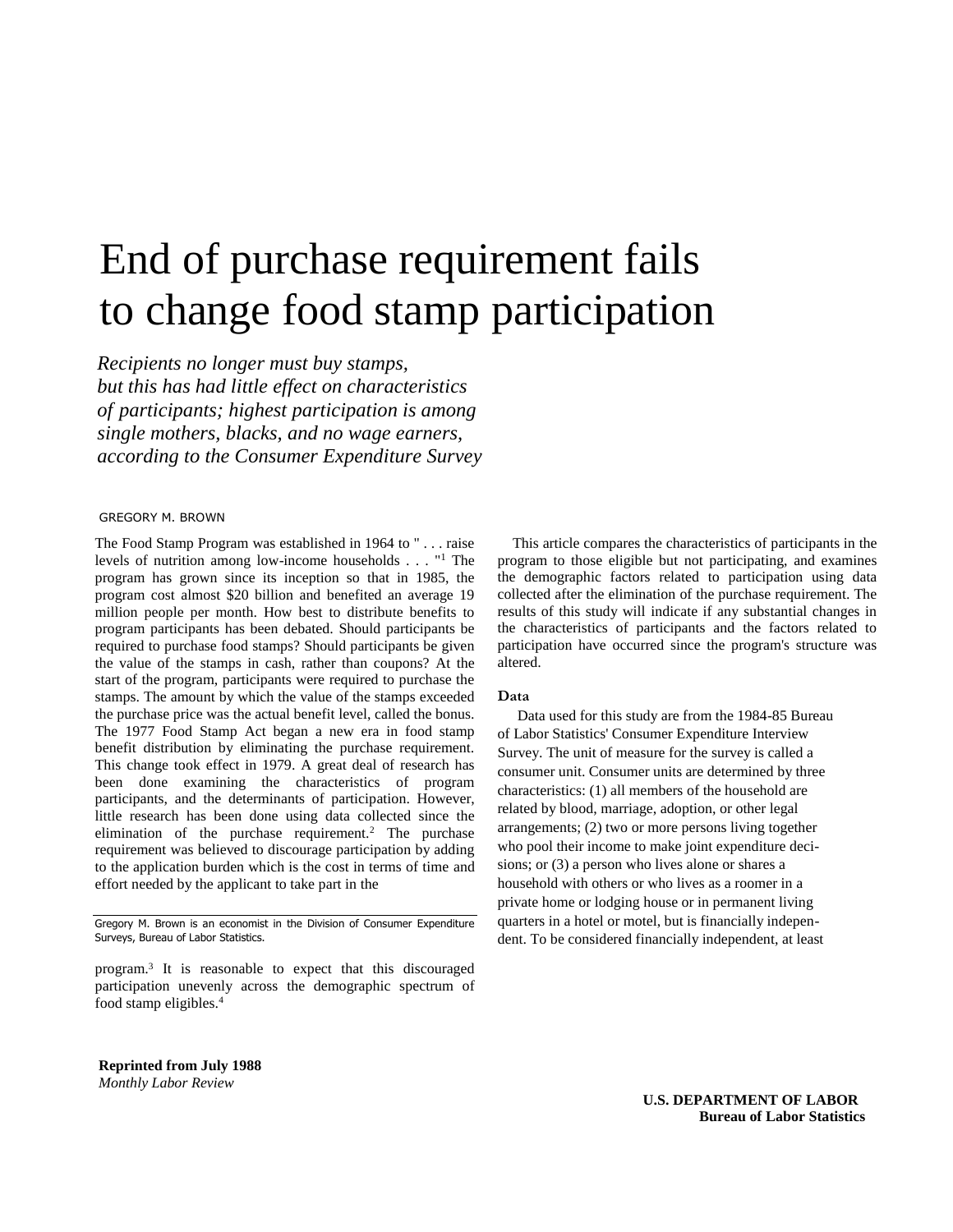two of three spending categories, food, housing, and other living expenses, have to be provided by the respondent. .

The survey uses a rotating sample design with respondents interviewed once during each of five consecutive quarters.5 Expenditure data are collected during each interview and income and financial asset data are collected during the second and fifth interviews. For the purposes of determining food stamp eligibility, only the fifth interview requests sufficient financial asset information. Accordingly, this study uses only fifth interview results. Because of the sampling technique and the subsequent weighting scheme used, employing only fifth interview results still represents a national sample. This original sample consisted of 10,300 respondents. After data screening and elimination of food stamp ineligible respondents, 1,810 respondents remained. The procedures used to simulate eligibility are described in the following section. Data screening consisted primarily of eliminating incomplete income reporters.'

#### **Determination of eligibility**

The criteria used to determine eligibility for food stamps are lengthy. Title 7 of the *Code of Federal Regulations* details the eligibility criteria, which consist of 136 pages of fine print. Previous researchers using the Diary component of the Consumer Expenditure Surveys have determined eligibility by statistical rules of thumb.' In contrast, the Interview Survey provides the information necessary to apply most of the eligibility criteria directly. The exceptions to this arise through the inability to identify striking workers, disabled consumer unit members, and compliance with the work registration requirements.

Students, categorically ineligible, were eliminated from the sample, as were recipients of Supplemental Security Income from the "cash out" States, California and Wisconsin.<sup>8</sup> Income deductions are allowed for excess child care, shelter, and medical expenses, and for earned income under the Food Stamp Program. The allowable deduction depends upon whether there are household members age 60 or older, or disabled members. Food stamp eligibility criteria are based on monthly reporting. The Interview Survey, however, asks respondents how much was spent for different items over the 3-month period. Thus, to compute the child care, shelter, and medical deductions, the reported quarterly expenditures were used and the limits on deductions allowed were multiplied by three. Similarly, a quarterly average of the reported annual income was used. For the assets test, the account balances as of the last day of the last month covered by the interview period were employed.

The final database contained 516 eligible program participants, and 1,294 eligible nonparticipants. Weighted to a national sample, they represent roughly 4.4 million

eligible consumer unit participants out of 15.9 million eligibles, indicating a participation rate of 28 percent.<sup>9</sup> This participation rate falls in the range of those found in previous studies. John Czajka estimated a rate between 28 percent and 33 percent; Christine Ranney and John Kushman, on the other hand, reported that since the elimination of the purchase requirement, the participation rate has risen by 14 percent.<sup>10</sup> The comparability of the participation rate found in this study with those found in past studies is limited by the different data sources and methods used to simulate eligibility.

#### **Characteristics of participants**

Participation in the Food Stamp Program is not the only difference between the eligible consumer unit participants and eligible nonparticipants. An examination of the demographic characteristics of these two groups reveals many other significant differences." The average consumer unit size is significantly greater for participants, 3.1, compared to nonparticipants, 2.6. The larger consumer units are, on average, composed of more children, and fewer members age 60 and older. Participant means are 1.4 children, and .3 members 60 or older, as opposed to nonparticipant means of .8 and .5, respectively.

There are also significant racial and educational attainment differences between participants and nonparticipants. Blacks account for a greater proportion of participants than nonparticipants, 36 percent as opposed to 18 percent. A striking difference in the levels of education is that 11 percent of participants have some college training, whereas the proportion is 31 percent for nonparticipants.

Eligible nonparticipant consumer units show not only a higher degree of investment in education, but a higher level of physical assets as well. The proportion of homeowners is 45 percent for nonparticipants and 23 percent for participants, while the average number of vehicles owned is 1.2 for nonparticipants and .6 for participants. The mean income of nonparticipants is significantly higher, before and after taxes, than the mean income of participants, excluding the food stamp bonus. However, after including the bonus there is no significant difference between the two groups. It would seem that, although current incomes do not differ after accounting for participation, nonparticipants are in a better position to withstand a temporary financial setback, such as the loss of a job.

The relationship of these characteristics to participation is reflected in the participation rates in table 1. The consumer units with the highest rate of participation are those with single female parents, 69 percent, while the lowest rates are those with four or more earners, 7 percent, and more highly educated persons, 12 percent. The impact of racial differences on the probability of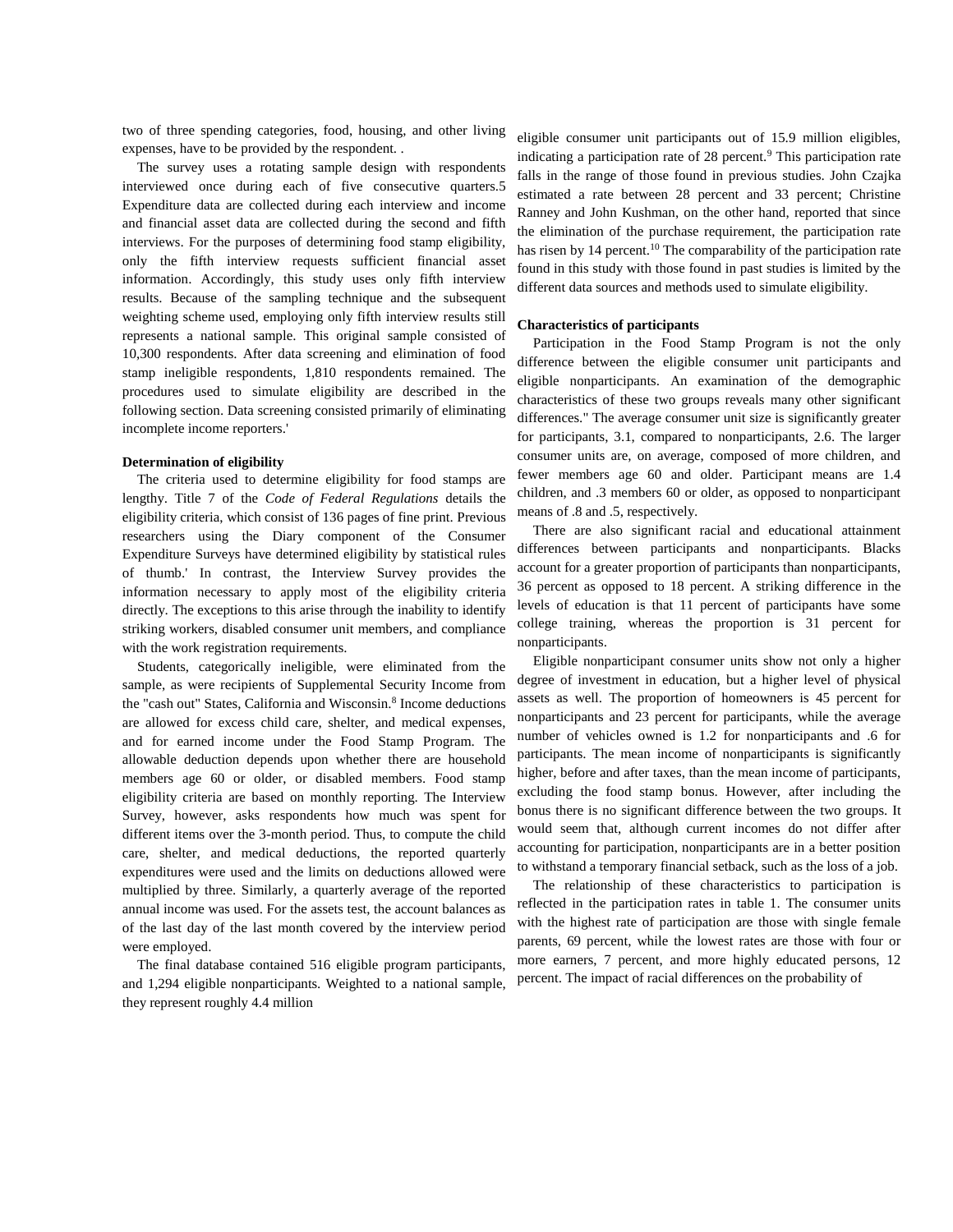participation is reflected in the 44-percent rate among blacks and the 22-percent rate among whites. Participation rates decrease in higher age groups, from 40 percent for those 25 to 34 to 20 percent for those 75 and older.

How do differences between participants and eligible nonparticipants compare to those found in studies using data collected prior to the elimination of the purchase requirement? Donald West employed 1972-73 Diary Survey

| <b>Characteristic</b>                       | <b>Participation</b><br>rate<br>(percent) | Elicible<br><b>CONSUMER</b><br>units<br>(theusands) |  |
|---------------------------------------------|-------------------------------------------|-----------------------------------------------------|--|
| All consumer units                          | 28                                        | 15,855                                              |  |
| Family size:                                |                                           |                                                     |  |
|                                             | 18<br>27                                  | 5.635<br>3,575                                      |  |
|                                             | 40                                        | 2.099                                               |  |
| Four                                        | 34                                        | 1,732                                               |  |
|                                             | 28                                        | 1,406                                               |  |
| Six or more                                 | 37                                        | 1,401                                               |  |
| Number of earners:                          |                                           |                                                     |  |
| Zero                                        | 43                                        | 5,502                                               |  |
|                                             | 20                                        | 6,472                                               |  |
|                                             | 19<br>16                                  | 2,821<br>705                                        |  |
| Four or more                                | 7                                         | 355                                                 |  |
|                                             |                                           |                                                     |  |
| Family type:1<br>Married couple:            |                                           |                                                     |  |
| Husband and wife                            | 16                                        | 1,627                                               |  |
| Own children, eldest under 17               | 27                                        | 2,469                                               |  |
| Own children, eldest over 17                | 15                                        | 723                                                 |  |
| Other married couple families               | 23                                        | 874                                                 |  |
| Single parent:                              |                                           |                                                     |  |
| Single male parent                          | 31<br>69                                  | 135<br>1.827                                        |  |
| Single female parent<br>Single, no children | 18                                        | 5,635                                               |  |
| Other families                              | 31                                        | 2,564                                               |  |
| Age of reference person:                    |                                           |                                                     |  |
| Under 25                                    | 17                                        | 2.891                                               |  |
|                                             | 40                                        | 2,897                                               |  |
| $35 - 44$                                   | 36<br>29                                  | 2,275<br>1,769                                      |  |
|                                             | 25                                        | 1,977                                               |  |
|                                             | 23                                        | 2,151                                               |  |
| 75 or older                                 | 20                                        | 1.896                                               |  |
| Race of reference person:                   |                                           |                                                     |  |
| White                                       | 22                                        | 11,754                                              |  |
| <b>Black</b>                                | 44                                        | 3,666                                               |  |
| Other                                       | 30                                        | 436                                                 |  |
| Education of reference person:              |                                           |                                                     |  |
| Elementary $(1-8)$                          | 36                                        | 4.284                                               |  |
| High school dropout                         | 35                                        | 3,658<br>3,487                                      |  |
| High school graduate<br>Some college        | 28<br>12                                  | 2,944                                               |  |
| College graduate or more                    | 12                                        | 1 1 1 4                                             |  |
| Never attended school                       | 26                                        | 368                                                 |  |
| Region:                                     |                                           |                                                     |  |
| Northeast                                   | 30                                        | 3.269                                               |  |
| North Central                               | 29                                        | 4,177                                               |  |
| <b>South</b>                                | 27                                        | 6.264                                               |  |
|                                             | 21                                        | 2,205                                               |  |

data for his analysis which shows the same overall differences between participants and nonparticipants as those found in this study; $12$  participant consumer units

have larger families, fewer homeowners, a greater percentage headed by blacks and women, and a lower level of educational attainment than nonparticipant units. Significance tests by West also resulted in the similar finding that income differences are not significant after accounting for food stamp benefits. While some differences exist between the results of this study and those of West's, the direction and relative magnitudes of the differences between participants and nonparticipants are similar. Another benchmark for comparison, which reported similar results, is a study by Czajka which employed data from the Income Survey Development Program, the predecessor to the Survey of Income and Program Participation.

In the past, several propositions have been put forth to explain the differences in participation among socioeconomic groups. Included in this list has been the purchase requirement. Other factors often cited have been welfare stigma, the burden of the application process, and ignorance about the program and potential eligibility. Eliminating the purchase requirement helps reduce the burden of the application press. Besides ignorance of the program, these possible explanations are a listing of the cost considerations in a cost-benefit type approach that a household might consider in deciding whether to participate.

Focusing on ignorance about the program as an explanation for nonparticipation, it seems reasonable that more highly educated eligibles would be more aware of the program and their possible eligibility. Following this line of reasoning, the expectation is that participation rates would be higher among more highly educated eligibles. However, the estimates of program participation rates by educational attainment in table I show just the opposite. The notion of welfare stigma being associated with participation helps to explain this result.

Ranney and Kushman directly incorporated stigma effects in their model of the decision. In this framework, households are said to be concerned with prestige and privacy." Welfare stigma is the negative effect program participation has on household prestige and privacy.<sup>13</sup> If households define prestige in relationship to a perceived peer group then the strength of this negative relationship might be greater for more highly educated eligibles, whose peer group is economically better off. This would depress their participation rates relative to less educated eligibles.

Observed differences in turnover in the Food Stamp Program among demographic groups are also useful in exploring explanations of differences in participation rates. Timothy Carr, Pat Doyle, and Irene Lubitz found that elderly and single parent households, and households receiving Aid to Families with Dependent Children are low turnover families." They tend to stay in the program for more months than other demographic groups. High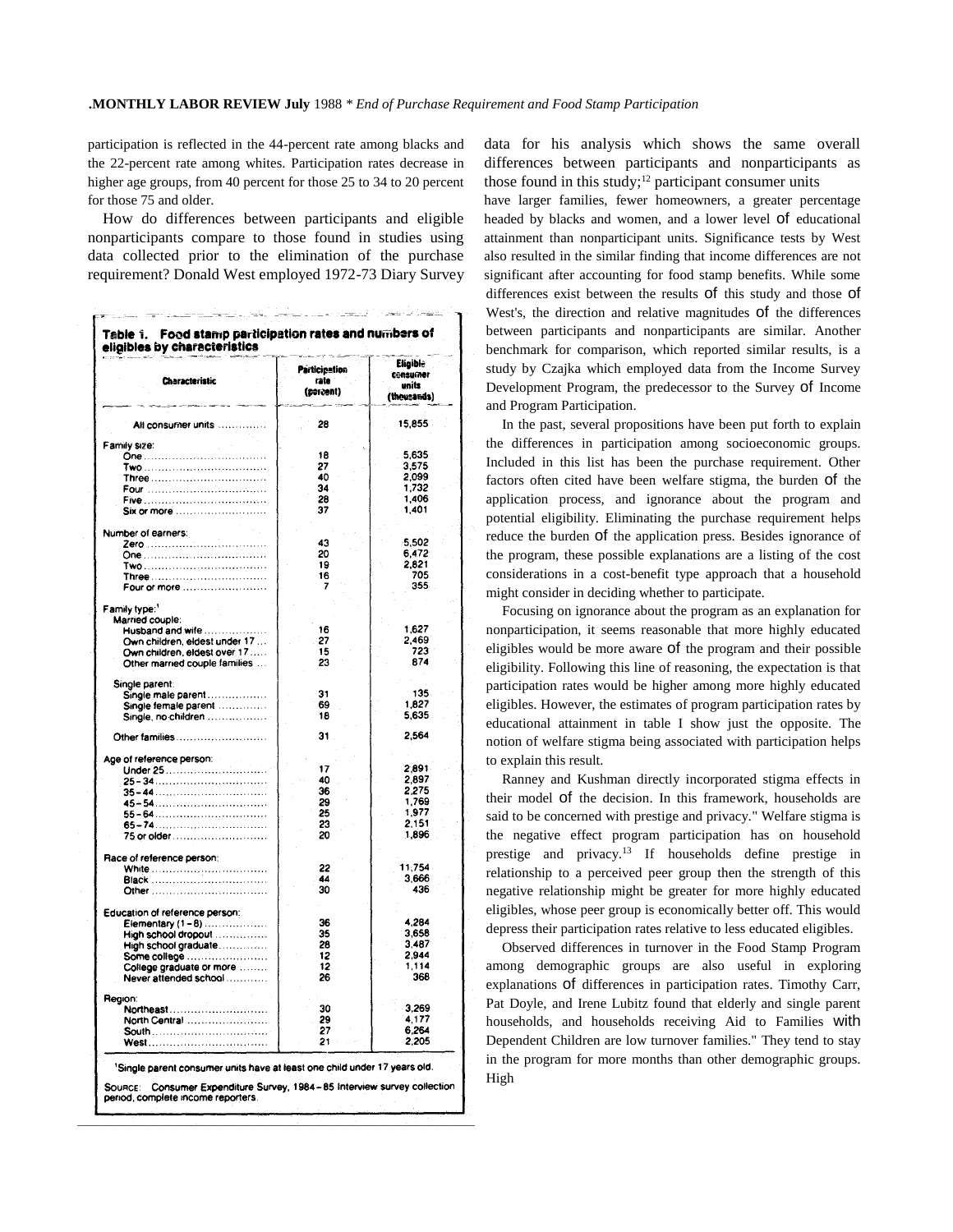turnover families are characterized as those with earners, more highly educated reference persons, and two parents.<sup>15</sup> These families are more likely to perceive their situation as temporary. For example, the more highly educated eligibles may be between jobs. From a costbenefit approach, the expected returns from a short period of participation may not outweigh the perceived cost in terms of stigma and the application burden.

If we consider the application burden as a cost discounted over the length of time in the program, consumer units in the program for shorter durations face a relatively higher cost. This is also true with respect to the updating procedures required to remain in the program if these procedures have a learning curve. These propositions are possible explanations of why lower participation rates occur among high turnover demographic groups. Additionally, they imply that the elimination of the purchase requirement, by reducing the steps in the application process, would be more likely to improve participation among these groups. However, as the results above show, an improvement in participation among these groups did not take place.

The same considerations used in exploring the differences in participation rates by characteristics can also be used to explain participation rates by sources of income. The following tabulation shows participation rates by sources of income. These income sources are not mutually exclusive.

| Participation<br>Rate<br>( <i>percent</i> )      | Eligible<br>consumer<br>unites<br>$(thou-$<br>sands) | Percent of<br>eligibles<br>reporting<br>income<br>source |
|--------------------------------------------------|------------------------------------------------------|----------------------------------------------------------|
| Public assistance (including                     |                                                      |                                                          |
| job training grants) 87                          | 2,403                                                | 15.2                                                     |
| Unemployment $\dots\dots\dots\dots$ 33           | 1,177                                                | 7.4                                                      |
|                                                  |                                                      |                                                          |
| and veteran's benefits 26                        | 544                                                  | 3.4                                                      |
| Supplemental Security  64                        | 1,707                                                | 10.8                                                     |
|                                                  |                                                      |                                                          |
| railroad retirement 23                           | 5,268                                                | 33.2                                                     |
| Wage or salaries $\ldots \ldots \ldots 20$       | 8.529                                                | 53.8                                                     |
| Interest on savings account(s)                   |                                                      |                                                          |
| or bonds $\ldots \ldots \ldots \ldots \ldots 10$ | 1,623                                                | 10.2                                                     |
|                                                  |                                                      |                                                          |

The highest level of participation is among consumer units receiving public assistance, 87 percent. There are several reasons to expect this. It may partly reflect a reduced application burden. In some States it is possible to apply for the Food Stamp Program on the same application used for public assistance.<sup>16</sup> Another possibility is that the welfare stigma from participation in different programs is related and decreases at the margin. If an individual participates in a public assistance program, he or she may feel less stigma from using food stamps than someone who participates only

in the Food Stamp Program. Lastly, this high participation rate may reflect a deeper level of need." The most frequently reported income source is wages and salaries, 53.8 percent. While this is the most commonly reported form of income among eligibles, the participation rate is only 20 percent. For these eligibles, the peer group is other working households. For them, the stigma deterrent to participation may be greater, and their perceived need less.

#### **Determinants of participation**

By using a regression model which isolates the impact of each demographic characteristic on participation, a clearer picture of the relative importance of these characteristics in determining participation can be obtained. A probit model was estimated to accomplish this task.<sup>18</sup>

The probit results show that as income increases the probability of participation decreases.<sup>19</sup> There are two ways to view this result. First, those who decide to participate do so because they are needier than those who do not participate. Second, the amount of the food stamp bonus will tend to be less for those with higher income, so after weighing the benefits against the costs, the benefits are too small to bring about participation for the higher income eligibles.

Other results from the probit model estimation are in line with the differences in characteristics already reported. The probability of participation is higher for consumer units with children or with a black reference person. The probability of participation is lower when the consumer unit has a reference person with some college education and owns its residence. Neither region of residence nor urban residence is significantly related to participation.

Another factor important in the probability of participation model is the consumer unit's income sources. Recipients of unemployment benefits and pensions are more likely to participate. Participation in other welfare programs is also strongly related to participation in the Food Stamp Program. In part, this probably reflects the reduced burden of applying for more than one program. However, as Czajka points out, it is not possible to determine if participation in other welfare programs induces participation in the Food Stamp Program or if participation in the Food Stamp Program induces participation in other programs.

To clarify the implications of these results, a representative consumer unit was selected and the probability of its participation calculated, using the probit coefficients.<sup>20</sup> This representative consumer unit is a husband and wife with one child under 6 years of age. The reference person is employed with a wage income of 51,500 per quarter, the mean quarterly income for the entire sample of eligible consumer units. In addition, the reference person is white, a high school graduate, and the consumer unit rents its dwelling. The probability of this consumer unit participating in the program is 16 percent. If one characteristic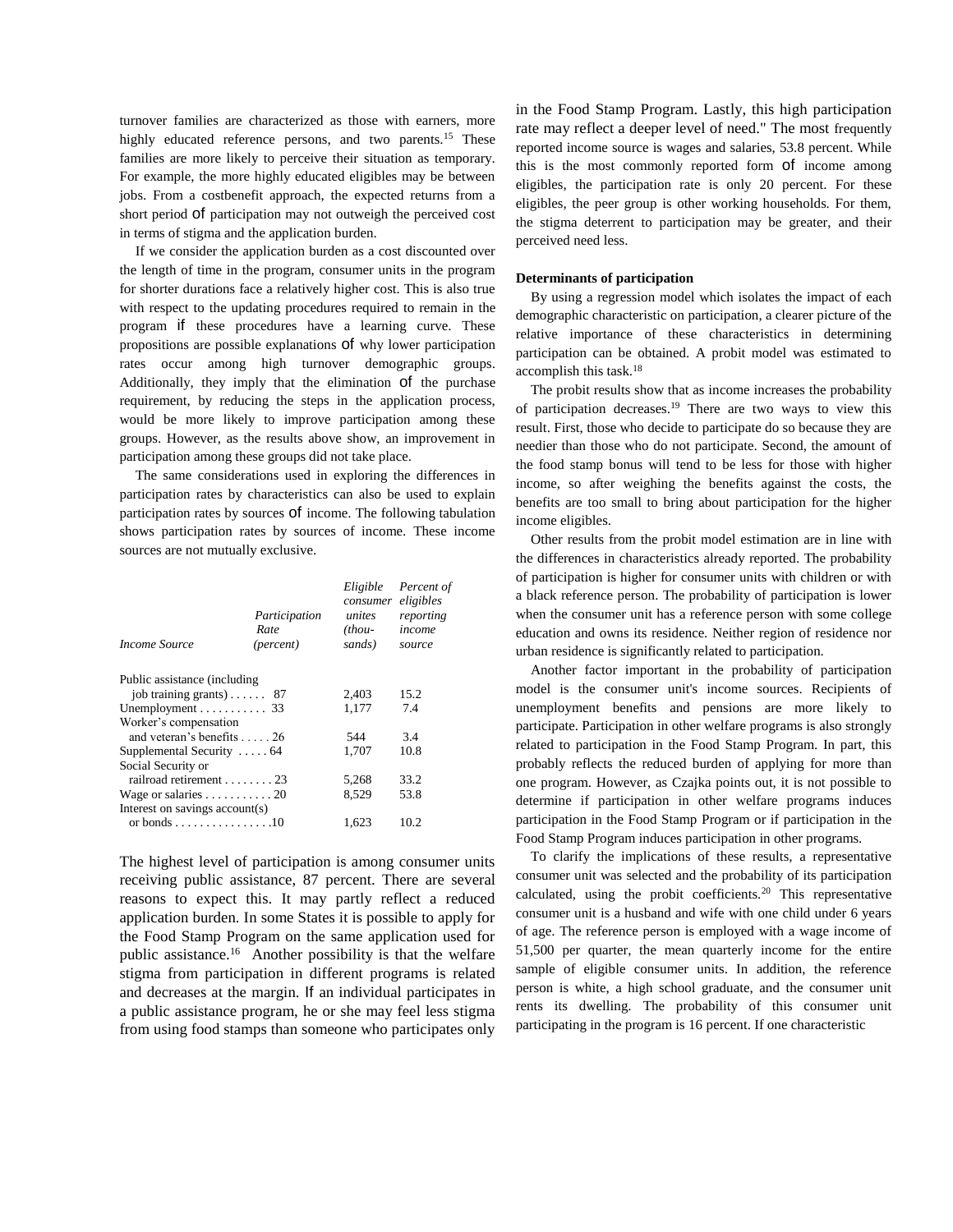of the representative consumer unit is changed, holding all other characteristics constant, the probability of participation changes as well. For example, the probability of participating increases to 18 percent if another child under 6 years of age is included in the consumer unit. If the dwelling place is owned and not rented, the probability falls to 7 percent.

If the reference person is black the probability of participation is 24 percent. Should he or she have a college degree, the probability is 8 percent. The probability decreases even further to 4 percent if the reference person is age 60 or older and the child is older than 17. The probability of participation of a single parent consumer unit with two children under 6 is 29 percent.

The strength of the relationship between income source and participation is clearly evident. If the representative consumer unit remained the same in every way except that income came from unemployment benefits rather

than wages, the probability of participation would be 45 percent. If the income source is public assistance, the probability rises to 83 percent.

#### **Conclusion**

The elimination of the purchase requirement was intended to improve the level of participation in the Food Stamp Program. While the comparability of the overall participation rate found in this study with those found in past studies is limited, it appears that if an increase in the overall participation rate has taken place, it is not large. Furthermore, reasonable expectations that more highly educated eligibles and two-parent households would be encouraged to participate by the elimination of the purchase requirement are not supported by these findings. The pattern of uneven levels of participation across demographic groups has remained in this post-purchase requirement period.

#### *FOOTNOTES*

<sup>1</sup>See The *Food Stamp Act* Of 1964, Public Law 88-525, 88th Cong., 1964 (H.R. 10222).

<sup>2</sup>See Christine Ranney and John Kushman, "Cash Equivalence, Welfare Stigma, and Food Stamps," *Southern Economic Journal,* April 1987, pp. 1011-27.

<sup>3</sup>Additionally, if the purchase requirement exceeded the usual food expenditure by the household, participation was discouraged.

<sup>4</sup>This point is more fully discussed in this article while exploring how the application burden could lead to differences in participation rates among demographic groups.

5 For complete definitions of the terms used in the survey, see *Consumer Expenditure Survey: Interview Survey,* 1984, Bulletin 2267 (Bureau of Labor Statistics, 1986).

<sup>6</sup>For a complete description of data limitations, screening, and eligibility simulation, see Gregory M. Brown, "Food Stamp Program Participation and Non-Food Expenditures;" paper delivered at the meeting of the Eastern Economic Association, Boston, *MA,* March t0-12, 1988.

<sup>7</sup>See Chuang Huang, L. Stanley Fletcher, and Robert Raunikar, "Modeling the Effects of the Food Stamp Program on Participating Households' Purchases: An Empirical Application," *Southern Journal of Agricultural Economics,* December 1981 pp. 21-28; and Donald A. West, *Effects of the Food Stamp Program on Food Expenditures: Art Analysis of the* BLS *CES 1973-74 Diary Survey.* Research Bulletin XBO922 (Pullman, w *A,* Washington State University, 1984).

<sup>8</sup>No attempt was made to eliminate the demonstration Supplemental Security Income cash out areas.

<sup>9</sup>There are many reasons to suspect that this understates the participation rate. See Brown, "Food Stamp Program Participation and Non-Food Expenditures"; and Timothy Carr, Pat Doyle, and Irene Lubitz, *Turnover in the Food Stamp Program: A Preliminary Analysis* (Washington, DC, Mathematica Policy Research, 1984). The simulation also produced 66 seemingly ineligible participants. A likely explanation for their occurrence is that the use of quarterly averages of annual income doesn't adequately reflect the variations in income that lead these respondents to participation. Because the presence of these seemingly ineligible consumer units might distort the relationship between participation and income for participants, they were eliminated from the sample. If they were included, the estimated number of eligible consumer units would be roughly 17 million, with 5.6 million participating, a

participation rate of 33 percent. Whereas, if those consumer units with incomplete income information that were estimated to be eligible nonparticipants were eliminated, the participation rate would rise to 31 percent.

10See John L. Czajka, *Determinants of* Participation *in* the *Food* Stamp Program *in*  1979: Spring 1979 (Washington, DC. Mathematica Policy Research, 1981): and Ranney and Kushman, "Cash Equivalence:" p. 1012.

<sup>11</sup>A t-test was used to test for the significance of differences in these characteristics. The t-statistic was based on the results obtained from estimating weighted regressions, and a significance level of alpha - .01.

12West, "Effects of the Food Stamp Program."

13An earlier work incorporating welfare stigma in a model of program participation is Robert Moffitt, "An Economic Model of Welfare Stigma," American *Economic Review*. December 1983, pp. 1023-35.

14See Carr, Doyle, and Lubitz. Turnover in the *Food* Stamp Program, p. 41. One reason why the elderly have a low turnover rate may relate to the reduced administrative burden they face. If all household members are 60 or older, and have no earned income, then they do not have to report monthly. See Code *of Federal Regulations (Washington, DC.* Superintendent of Documents, Government Printing Office, 1985), p. 499.

15The reference person is the first member mentioned by the respondent when asked to "Start with the name of the person or one of the persons who owns or rents the home." It is with respect to this person that the relationship of other consumer unit members is determined.

16See Code of *Federal Regulations,* p. 384.

17Czajka, *Determinants of* Participation.

18For a description of the probit model, see G.S. Maddala, Limited*dependent and*  Qualitative Variables in Econometrics (New York, Cambridge University Press, 1983).

<sup>19</sup>The probit model results can be obtained from the author.

<sup>20</sup>The probability of participation equals  $1 - F(-B'X)$ , where F is the cumulative normal distribution, B' is the vector of probit coefficients. and X, are the data describing the consumer unit.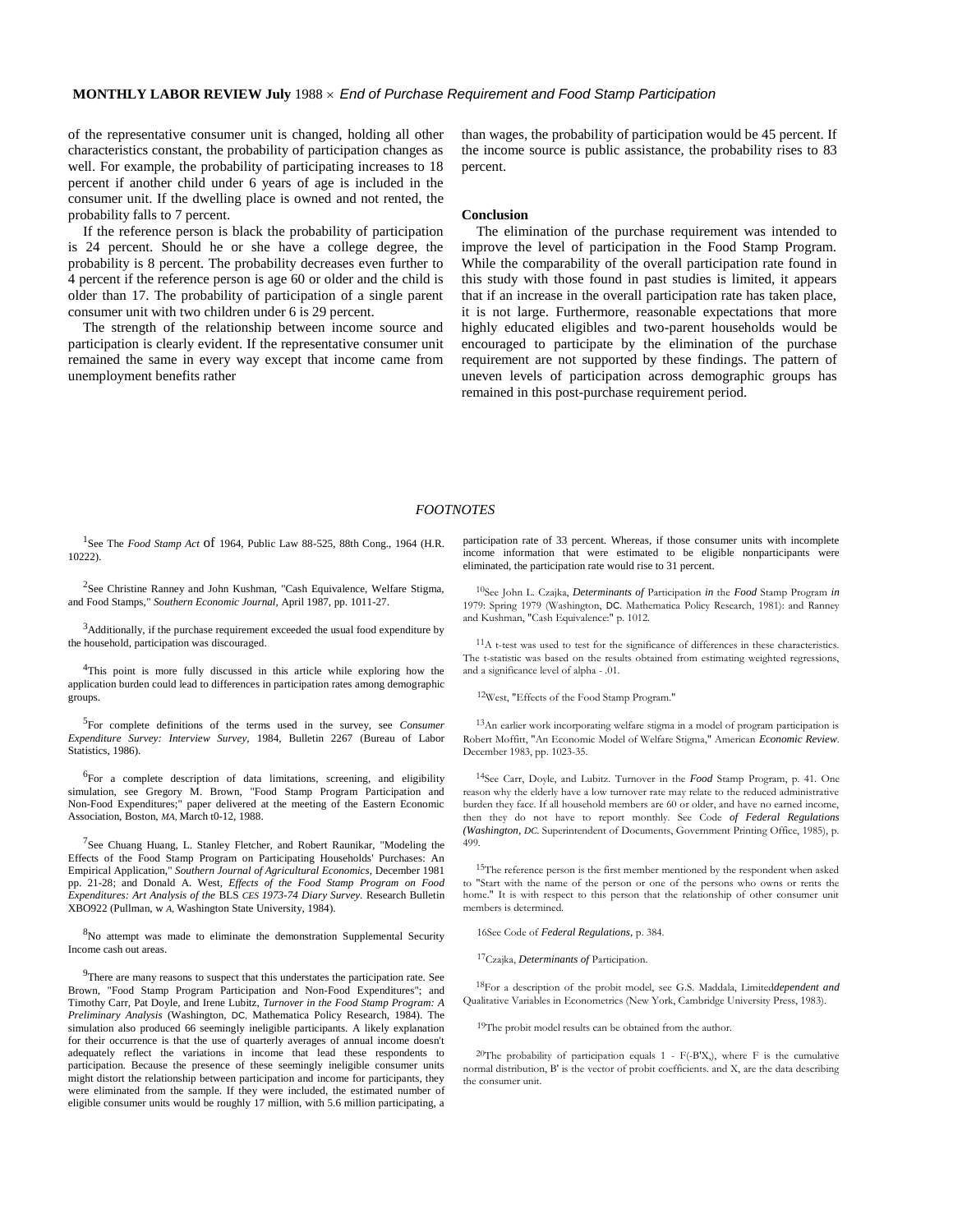# EIMA IO<br>EIMA IO i irên navê de

### **Monthly Periodical:**

Most comprehensive report available. Order CPI Detailed Report, \$16 a vear. \$6 a single copy, from Superintendent of Documents, U.S. Government Printing Office, Washington, D.C. 20402. Includes text, statistical tables, and technical notes.



#### **Electronic News Release:**

Ouickest. Accessible electronically immediately at release time through BLS news release service. Write the Office of Publications, Bureau of Labor Statistics, Washington, D.C. 20212, or call (202) 523-1913.

### **Mailgram:**

Overnight. Through the National Technical Information Service, U.S. Department of Commerce, 5285 Port Royal Road. Springfield. Va. 22151. \$145 in contiguous United States. Provides selected U.S. City Average CPI data.



#### **Telephone:**

Summary data on 24-hour recorded message. Key CPI numbers plus upcoming release date. Call (202) 523-1239.

#### **Machine-Readable Form:**

For users who need current and historical CPI data in machine-readable form, a single magnetic tape is \$65. Data diskettes offer CPI-U and CPI-W indexes for all items and 104 detailed items for the U.S. City averages; 54 detailed items for selected local areasfor all released months of the current year plus the previous year. Single copy, \$35; 12-month subscription. \$288. For information, write the Office of Publications, Bureau of Labor Statistics, Washington, D.C. 20212, or call (202) 523-1090.



#### **Monthly Labor Review:**

Selected CPI data included in monthly summary of BLS data and in analytical articles. \$16 year, \$4.75 single copy. Available from the Superintendent of Documents, U.S. Government Printing Office, Washington, D.C. 20402.